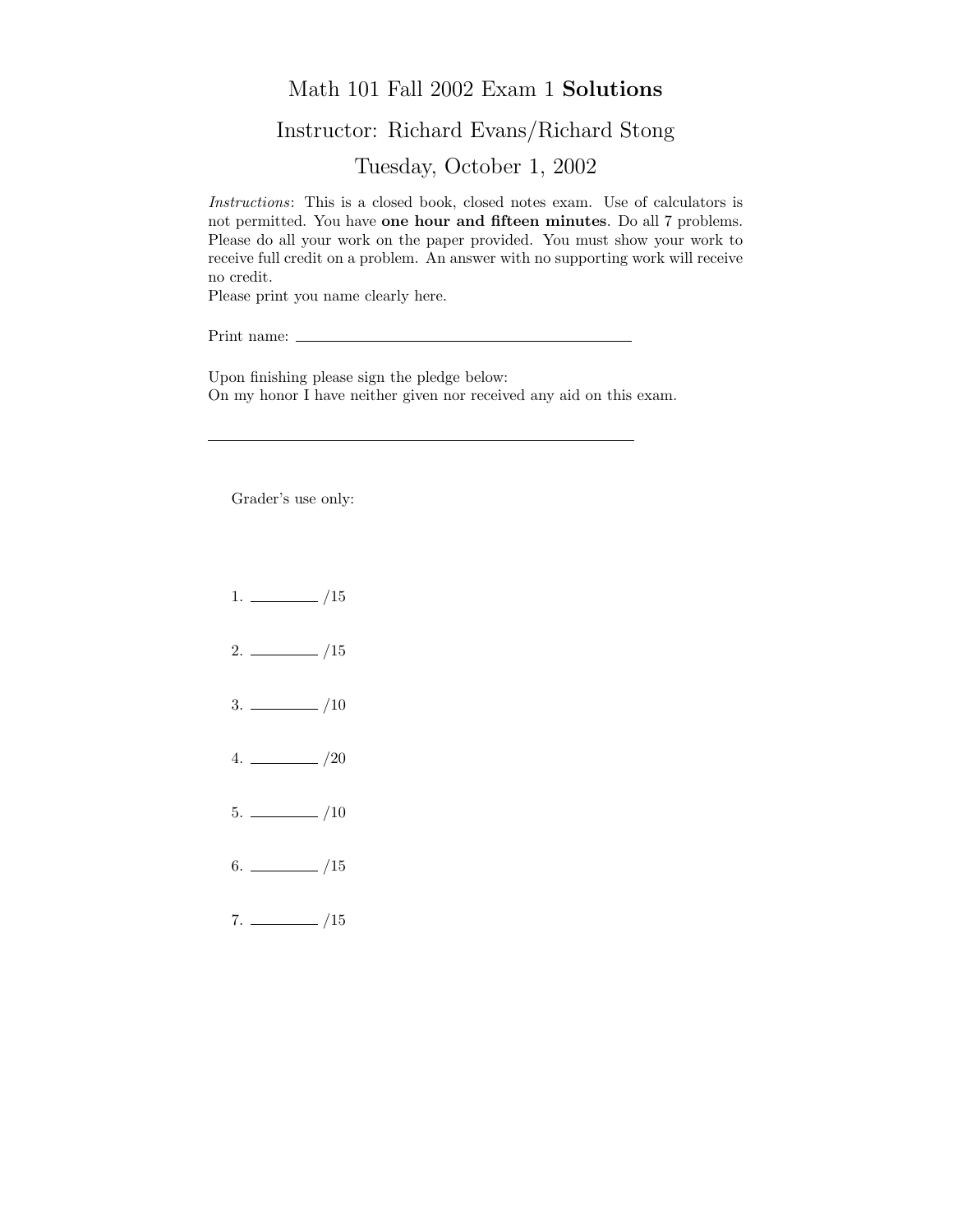- 1. [15 points] Evaluate the following limits, if they exist.
	- (a)  $\lim_{x \to -2} \frac{x^2 + x 2}{x^2 x 6}$

Solution: Plugging in  $x = -2$  gives 0/0, hence both the numerator and denominator have roots at  $x = -2$  and a factor of  $x + 2$ . Factoring and cancelling gives

$$
\lim_{x \to -2} \frac{x^2 + x - 2}{x^2 - x - 6} = \lim_{x \to -2} \frac{(x+2)(x-1)}{(x+2)(x-3)} = \lim_{x \to -2} \frac{(x-1)}{(x-3)} = \frac{3}{5}.
$$

(b)  $\lim_{\theta \to 0}$  $rac{\tan 2\theta}{\sin 5\theta}$ 

Solution: Rewriting the limit gives

$$
\lim_{\theta \to 0} \frac{\tan 2\theta}{\sin 5\theta} = \lim_{\theta \to 0} \frac{\sin 2\theta}{\sin 5\theta \cos 2\theta} = \lim_{\theta \to 0} \frac{\sin 2\theta}{2\theta} \cdot \frac{5\theta}{\sin 5\theta} \cdot \frac{2}{5\cos 2\theta} = 1 \cdot 1 \cdot \frac{2}{5} = \frac{2}{5}.
$$

(c) 
$$
\lim_{x \to 1} \frac{\frac{2}{x+1} - 1}{x-1}
$$

Solution: Multiplying top and bottom by  $x + 1$  to rewrite the limit as a rational function gives

$$
\lim_{x \to 1} \frac{\frac{2}{x+1} - 1}{x-1} = \lim_{x \to 1} \frac{2 - (x+1)}{(x-1)(x+1)} = \lim_{x \to 1} \frac{1-x}{(x-1)(x+1)} = \lim_{x \to 1} \frac{-1}{x+1}
$$

$$
= -\frac{1}{2}.
$$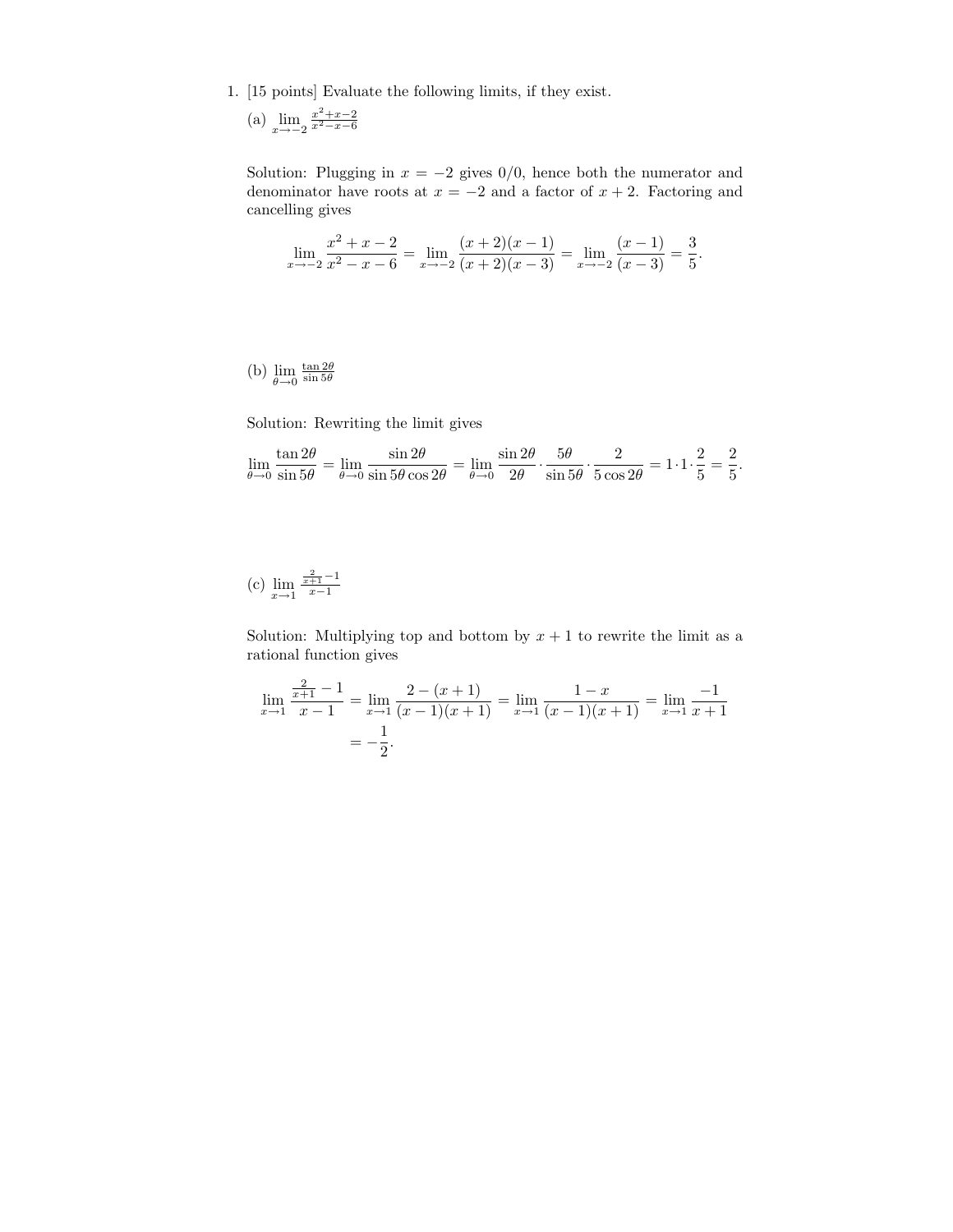2. [15 points] Suppose  $c$  is a constant and the function  $f$  is given by:

$$
f(x) = \begin{cases} c^2 - x^2, & x < 0\\ 2(c - x)^2, & x \ge 0 \end{cases}
$$

(a) Calculate the following limits:

$$
\lim_{x \to 0^{-}} f(x) \qquad \text{and} \qquad \lim_{x \to 0^{+}} f(x)
$$

Solution:

.

$$
\lim_{x \to 0^-} f(x) = \lim_{x \to 0^-} c^2 - x^2 = c^2 - (0)^2 = c^2
$$

$$
\lim_{x \to 0^+} f(x) = \lim_{x \to 0^+} 2(c - x)^2 = 2(c - 0)^2 = 2c^2
$$

(b) Find a value of the constant  $c$  so that the function  $f$  is continuous everywhere.

Solution: The function is continuous for  $x < 0$  and for  $x > 0$ . The only place it might be discontinuous is at  $x = 0$ . For f to be continuous at  $x = 0$  we need  $\lim_{x\to 0} f(x)$  to exist and to be equal to  $f(0)$ .

For  $\lim_{x\to 0} f(x)$  to exist we need the left hand limit and right hand limit from (a) to be equal. Thus we need

$$
c^2 = 2c^2
$$

Solving this gives  $c = 0$  Hence

$$
\lim_{x \to 0} f(x) = 0
$$

Calculating  $f(0) = 2(c-0)^2 = 2c^2 = 0$  since  $c = 0$ . Thus

$$
\lim_{x \to 0} f(x) = f(0)
$$

and so f is continuous at  $x = 0$  if  $c = 0$ .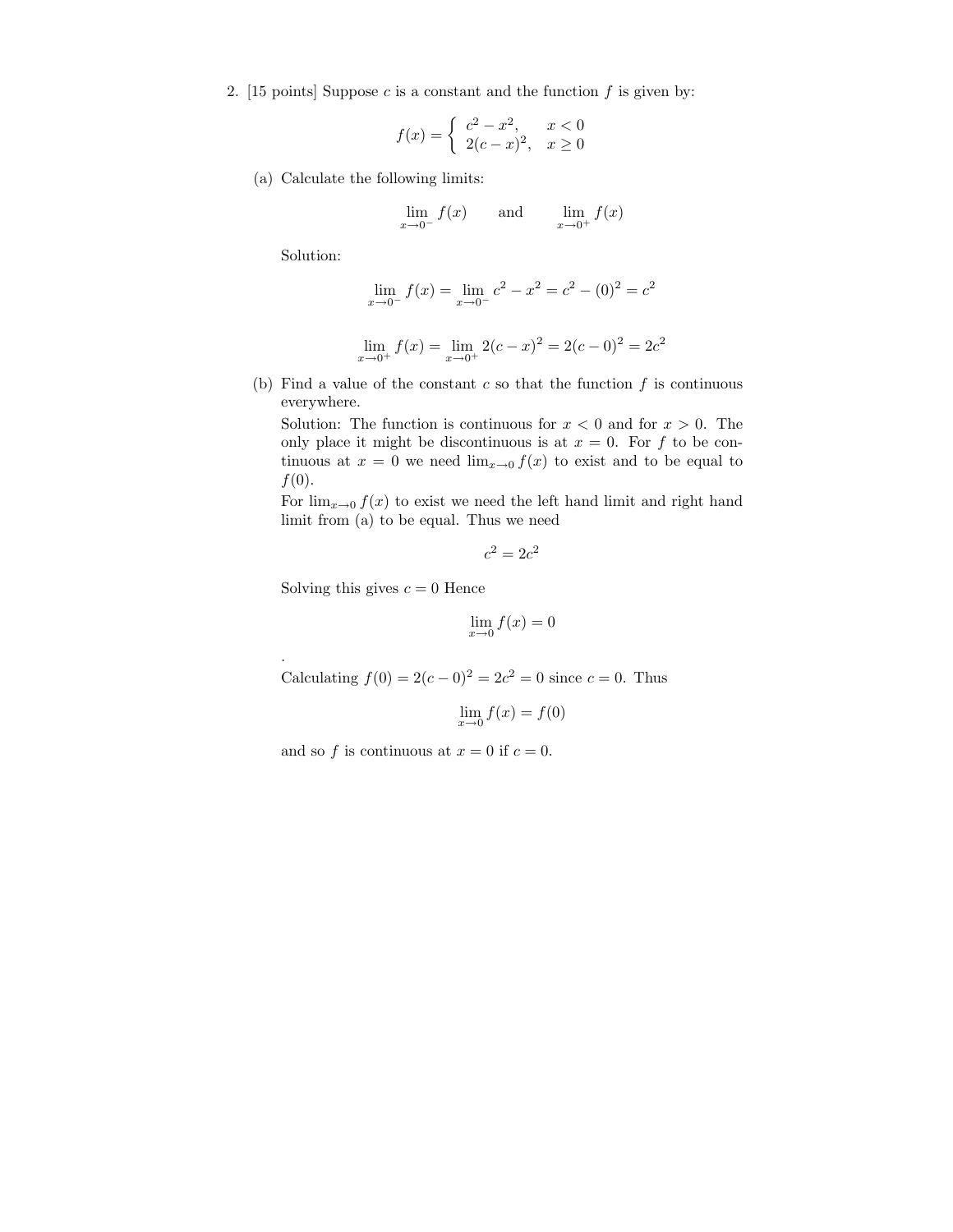3. [10 points] Find the derivative of  $f(x) = \sqrt{x+3}$  using the definition of the derivative. (No credit will be given for finding the derivative by other means.)

Solution:

$$
f'(x) = \lim_{h \to 0} \frac{f(x+h) - f(x)}{h} = \lim_{h \to 0} \frac{\sqrt{x+h+3} - \sqrt{x+3}}{h}.
$$

Multiplying top and bottom by the conjugate  $\sqrt{x+h+3} + \sqrt{x+3}$  gives

$$
f'(x) = \lim_{h \to 0} \frac{\sqrt{x+h+3} - \sqrt{x+3}}{h} \cdot \frac{\sqrt{x+h+3} + \sqrt{x+3}}{\sqrt{x+h+3} + \sqrt{x+3}}
$$
  
= 
$$
\lim_{h \to 0} \frac{(x+h+3) - (x+3)}{h(\sqrt{x+h+3} + \sqrt{x+3})} = \lim_{h \to 0} \frac{h}{h(\sqrt{x+h+3} + \sqrt{x+3})}
$$
  
= 
$$
\lim_{h \to 0} \frac{1}{\sqrt{x+h+3} + \sqrt{x+3}} = \frac{1}{2\sqrt{x+3}}.
$$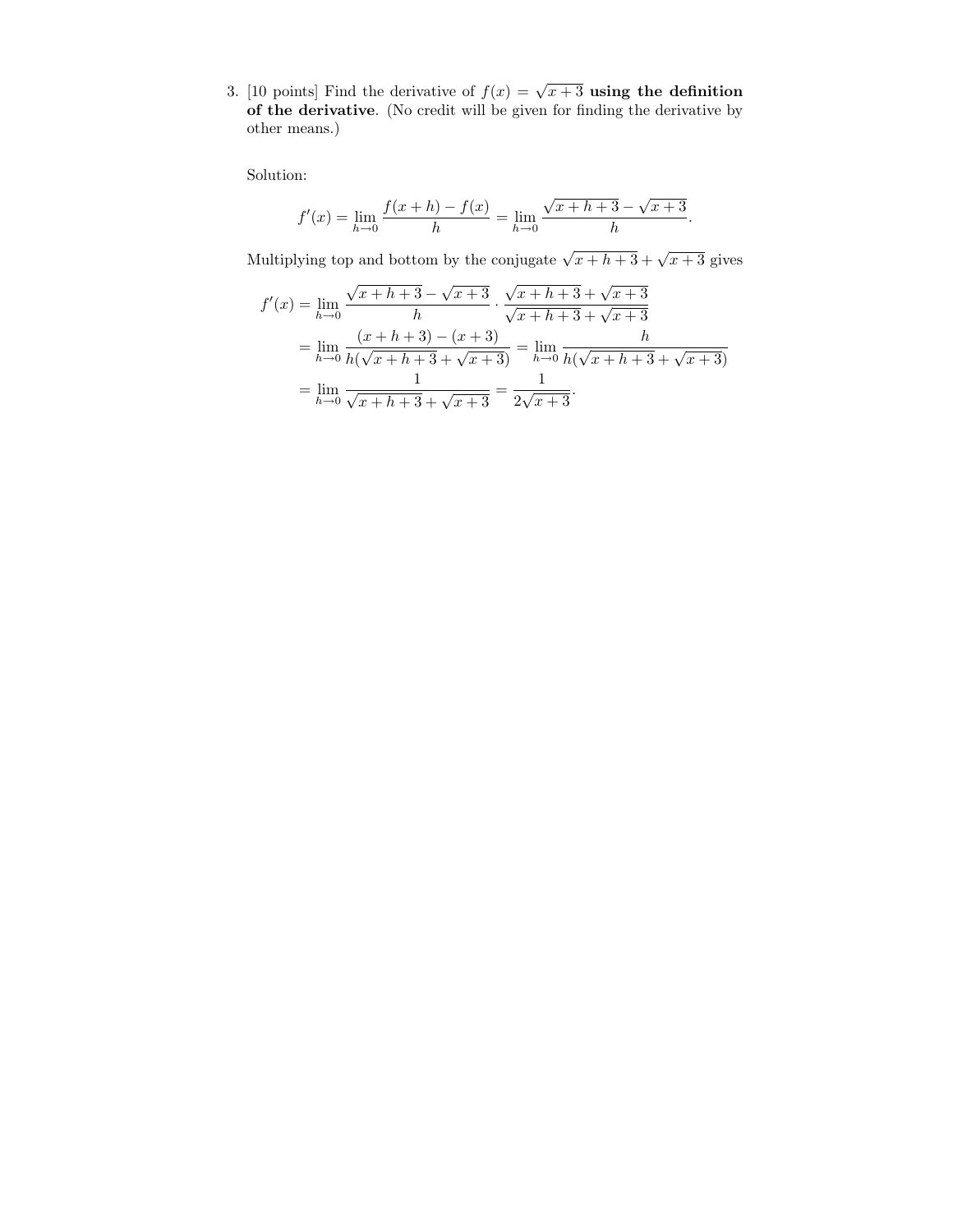- 4. [20 points] Calculate the derivative for each of the following functions:
	- (a)  $(4x^2+7x+3)^{50}$ Solution: Use chain rule, outside function  $x^{50}$  and inside function  $4x^2 + 7x + 3$ .

$$
\frac{d((4x^2+7x+3)^{50})}{dx} = 50(4x^2+7x+3)^{49}(8x+7)
$$

(b)  $(1+2x)^5\sin(2x^3)$ 

Solution: First use product rule: Then,

$$
D_x(1+2x)^5 = 5(1+2x)^4(2) = 10(1+2x)^4
$$

by chain rule and

$$
D_x \sin(2x^3) = \cos(2x^3)(6x^2)
$$

by chain rule. So

$$
\frac{d((1+2x)^5\sin(2x^3)}{dx} = 10(1+2x)^4(\sin(2x^3)) + (1+2x)^5(\cos(2x^3))(6x^2)
$$

(c)  $3 + \frac{2x}{\sqrt{x}}$  $x+1$ Solution:

$$
\frac{d(3+\frac{2x}{\sqrt{x+1}})}{dx} = \frac{2(x+1)^{1/2} - 2x((1/2)(x+1)^{-1/2})}{x+1}
$$

(d)  $\cos^2(3e^x)$ Solution:

$$
\frac{d(\cos^2(3e^x))}{dx}=2\cos(3e^x)(D_x\cos(3e^x))
$$

by chain rule. Then

$$
D_x \cos(3e^x) = (-\sin(3e^x)(3e^x))
$$

by chain rule. So

$$
\frac{d(\cos^2(3e^x))}{dx} = 2\cos(3e^x)(-\sin(3e^x)(3e^x))
$$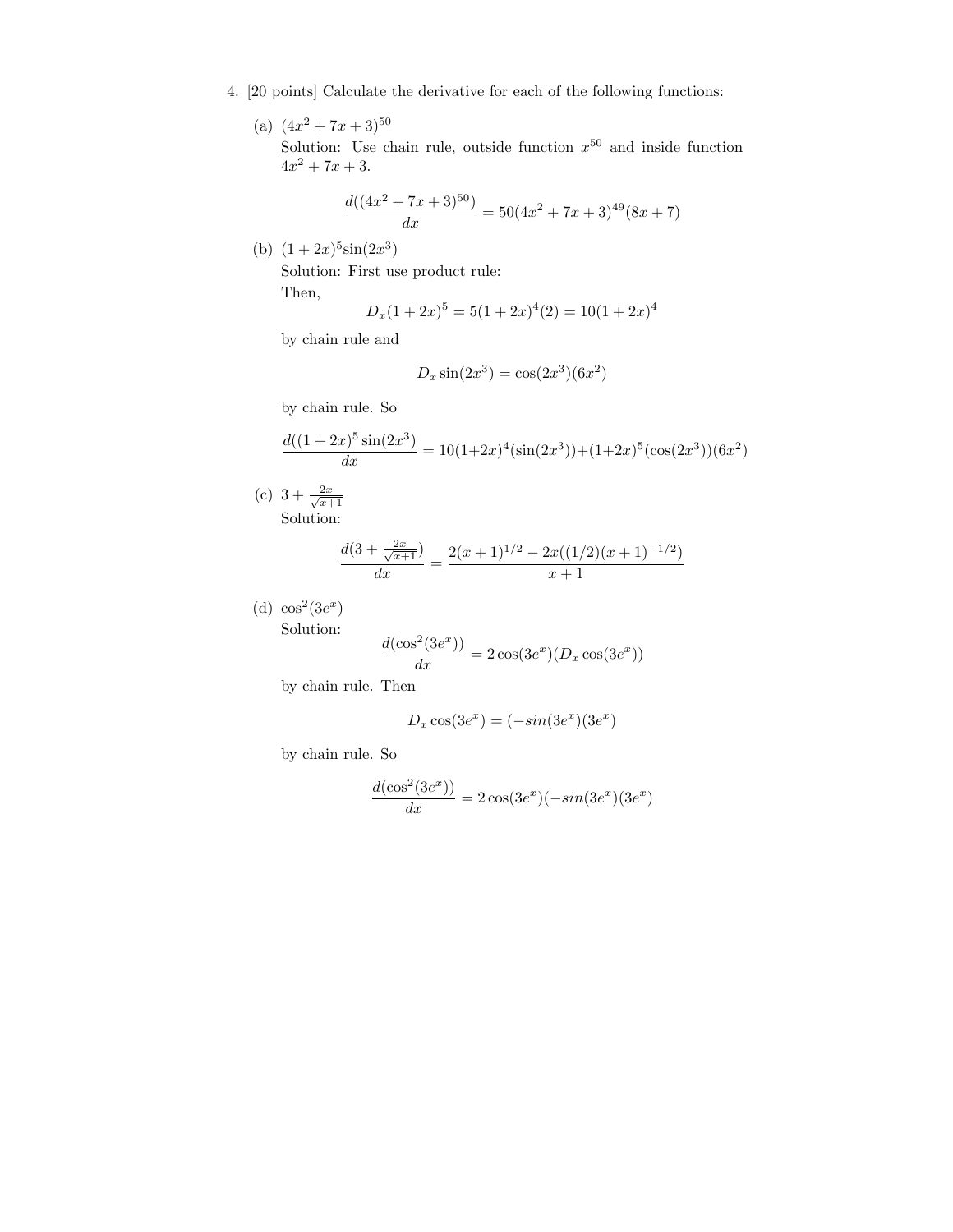5. [10 points] Find the equation of the tangent line to the graph of  $y =$  $tan(2x) + 3 sec x$  at the point  $(0, 3)$ .

Solution:

$$
\frac{dy}{dx} = \sec^2(2x) \frac{d(2x)}{dx} + 3 \sec x \tan x = 2 \sec^2(2x) + 3 \sec x \tan x.
$$

Hence at the point  $(0, 3)$  where  $x = 0$  the slope of the tangent line is

$$
\left. \frac{dy}{dx} \right|_{x=0} = 2\sec^2(0) + 3\sec 0 \tan 0 = 2.
$$

The tangent line must go through (0,3) hence it is  $y - 3 = 2(x - 0)$  or  $y = 2x + 3.$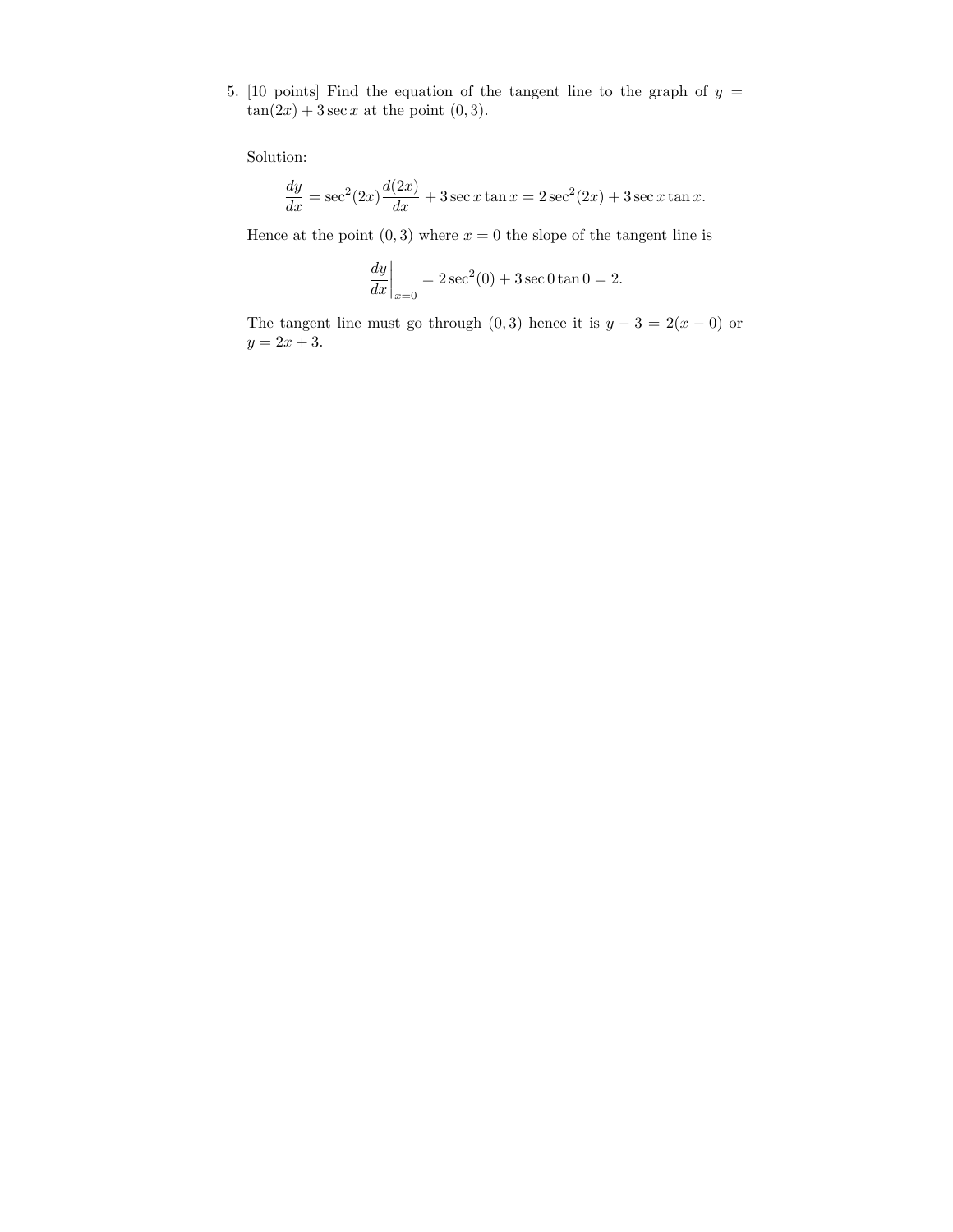6. [15 points] Find the maximum and minimum value of  $f(x) = \frac{1-x}{x^2+3}$  on [−2, 1]. Be sure to show all the steps you need to show in order to justify that your answers really are the maximum and minimum.

Solution: First we need to check that  $f$  is continuous on the interval so we can apply our max/min procedure for continuous functions on a closed interval.

The only problem would be when the bottom line becomes zero. But  $x^2 + 3 > 0$  for any x so the function f is continuous on the interval [-2, 1].

Apply the max/min procedure: list x-values at which the max/min might occur.

Endpoints:  $x = -2$  and  $x = 1$ .

Places where derivative is undefined: first calculate the derivative.

$$
f'(x) = \frac{-(x^2+3) - (1-x)(2x)}{(x^2+3)^2}
$$

Since the denominator,  $(x^2+3)^2 > 0$ , there are no places where  $f'(x)$  is undefined.

Places where derivative is zero: from above we get  $-(x^2+3)-(1-x)(2x) =$ 0. Rearranging we get:

$$
x^2 - 2x - 3 = 0
$$

Factorizing gives:

 $(x-3)(x+1) = 0$ 

so we have  $x = 3$  or  $x = -1$ . But  $x = 3$  is not in our interval.

In total our list of x-values is  $x = -2, -1, 1$ . The corresponding y-values are  $f(-2) = 3/7$ ,  $f(-1) = 1/2$  and  $f(1) = 0$ .

Thus the maximum value is  $1/2$  at  $x = -2$  and the minimum is 0 at  $x = 1$ .